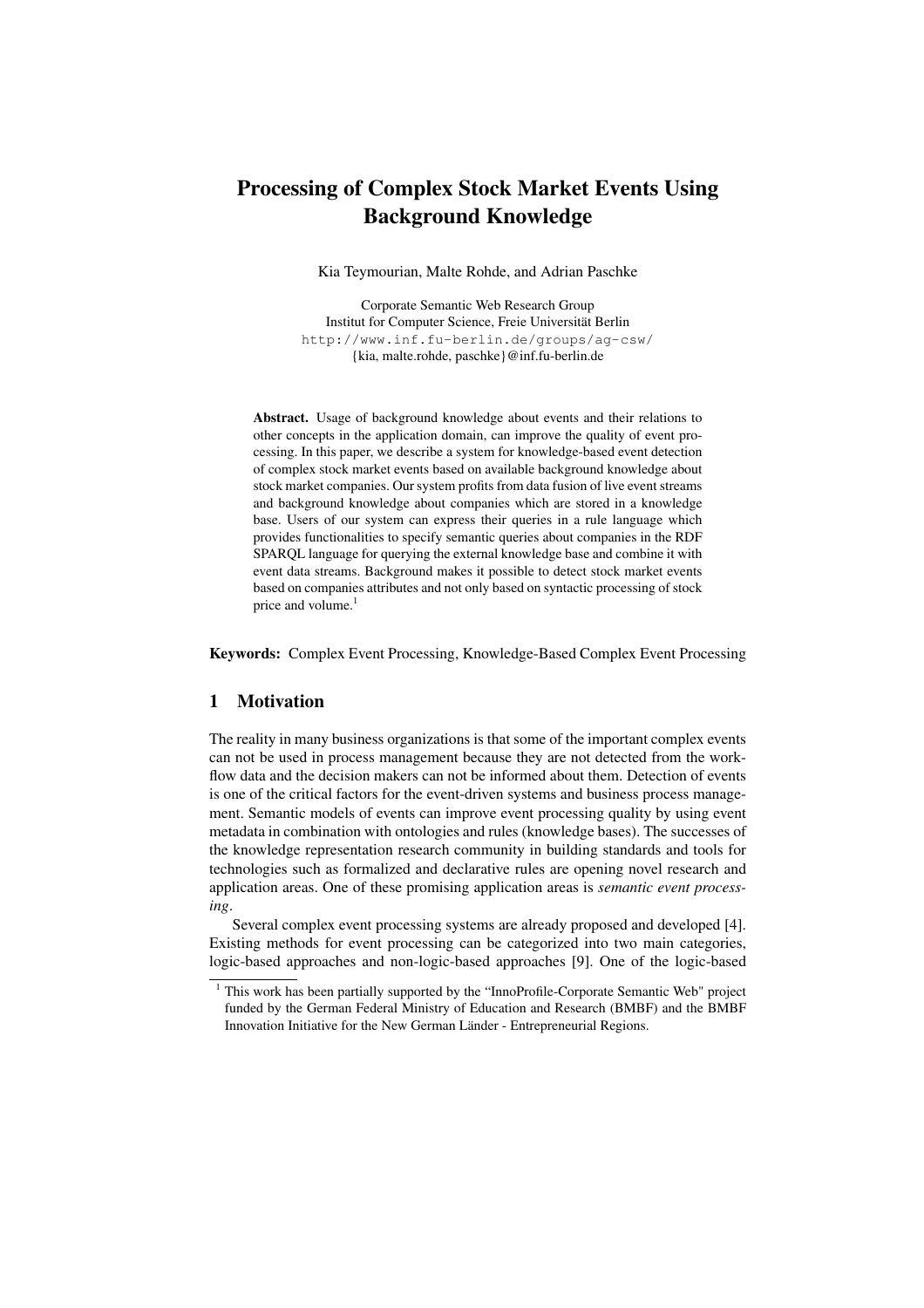approaches is introduced in [8] which proposes a homogeneous reaction rule language for complex event processing. It is a combinatorial approach of event and action processing, formalization of reaction rules in combination with other rule types such as derivation rules, integrity constraints, and transactional knowledge.

Examples of commercial CEP products are: TIBCO BusinessEvents<sup>2</sup>, Oracle CEP <sup>3</sup>. Sybase CEP<sup>4</sup> Some of these existing CEP systems can integrate and access external static or reference data sources. However, these systems do not provide any inferencing on external knowledge bases and do not consider reasoning on relationships of events to other non-event concepts. Previously, we proposed in [11, 10] a new approach for the Semantic enabled Complex Event Processing (SCEP). We claim that semantic models of events can improve the quality of event processing by using event stream data in combination with background knowledge about events and other related concepts in the target application domain. We described how to semantically query and filter events and how to formalize complex event patterns based on a logical knowledge representation interval-based event/action algebra, namely the interval-based Event Calculus [5–7]. Other related approaches like [2, 3] are also relevant for our approach, but these approaches are not combining the complex event detection based on event correlations and detection semantics with the relationships between events and other non-event concepts/individuals in the background knowledge base.

In this paper, we describe a demonstration system for knowledge-based complex event processing to extract complex stock market events using live stock market events and background knowledge about companies and other related concepts. Fusion of event data streams and background knowledge can build up a more complete knowledge about events and their relationships to other concepts. The rest of this paper is organized as follows. In Section 2, we focus on use case scenario and show which kind of complex events can be detected using a background knowledge base. The use case is described by providing a concrete example. Section 3 describes our method for knowledge-based event processing which includes methods for data fusion with the background knowledge base. In Section 4 we describe our demonstration system in details and provide an other example.

# 2 Use Case Scenario

Stock market brokers gather information from different parties and monitor different stock market graphs to be able to make the best possible stock market handling strategy. They have to be able to make the right decision at the right time. They get all of the "chunks" of information and are face with the difficult tasks of mentally/intuitively combining them together, enriching/aggregating and inferencing on them. The vision of our system is to have real-time information processing support system for stock market brokers.

Consider that Mr. Smith is a stock broker and has access to stock exchange event stream like listed in Listing 1.1. He is interested in special kinds of stocks and would

<sup>2</sup> http://www.tibco.com/

<sup>3</sup> http://www.oracle.com

<sup>4</sup> http://www.sybase.de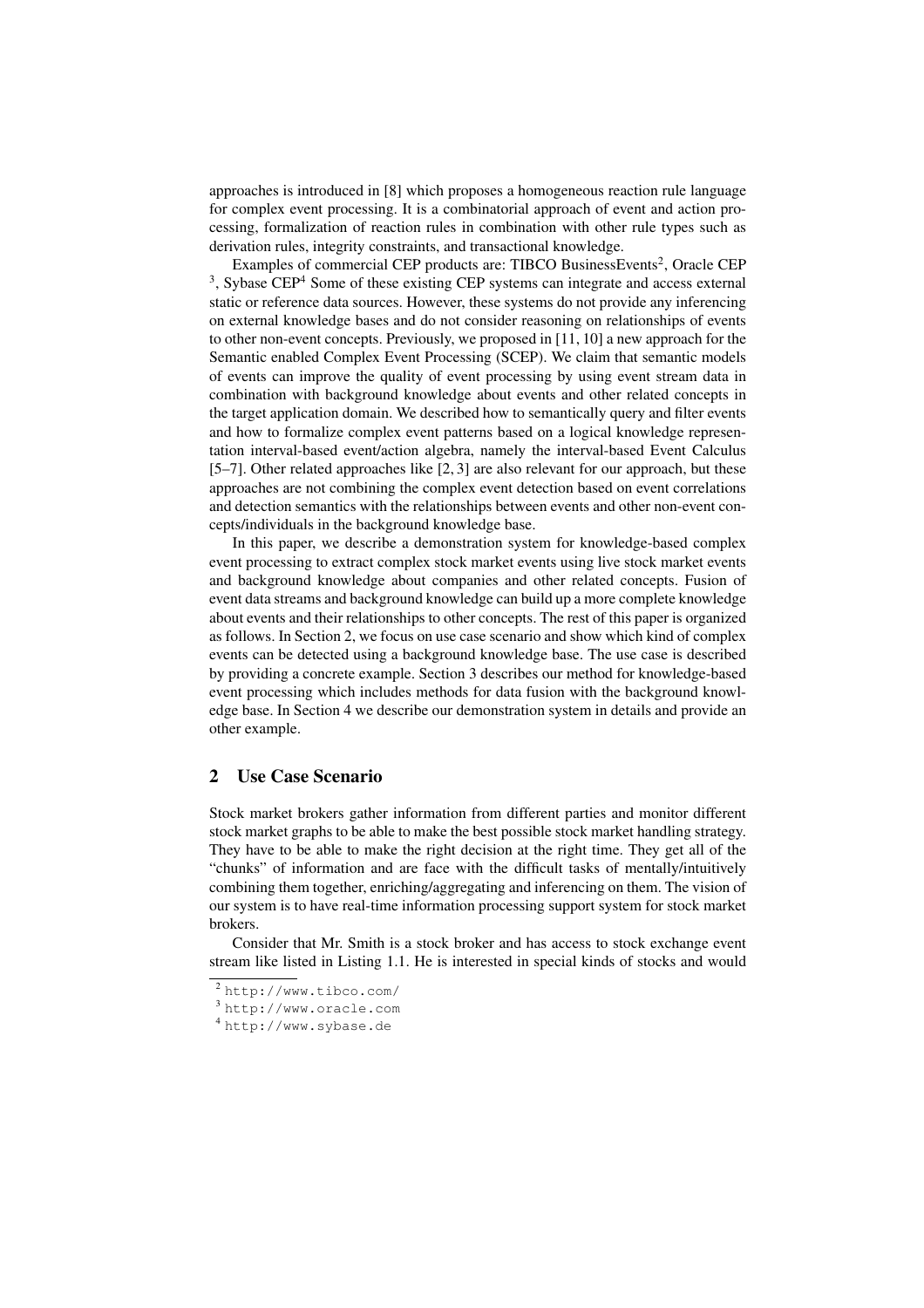like to be informed if there are some interesting stocks available for purchasing. His special interest or his special stock handling strategy can be described in a high level language which describes his expressed interest using background knowledge about companies.

Mr Smith would like to start the following query on the event stream: Buy Stocks of Companies, who have *production facilities in Europe* and produce products from *iron* and have more than *10,000 employees* and are at the moment in *reconstruction phase* and their price/volume *increased stable* in the *past 5 minutes*.

| $\{ (\text{Name}, \text{ 'GM'}') (\text{Price}, 20.24) (\text{Volume}, 8.835) \}, \{ (\text{Name}, \text{ 'SAP'}') (\text{Price}, 48.71) (\}$ |  |
|-----------------------------------------------------------------------------------------------------------------------------------------------|--|
| Volume, 8,703) }, $\{(\text{Name}, \text{ 'MSFT'}') (\text{Price}, 24.88) (\text{Volume}, 46,829)\}\$ ,  }                                    |  |

As we can see the above query cannot be processed without having background knowledge which can define the used concepts in this query. Mr. Smith needs an intelligent system which can use background knowledge about companies like listed in Listing 1.2. This background knowledge should be integrated and processed together with event data stream in real-time manner so that interesting complex events can be timely detected.

We can also consider that Mr. Smith works for a company and may need to share this knowledge base with other brokers. Each of the brokers may be able to gather new information about companies and update this knowledge base, e.g., the Opel company is not in reconstruction phase, or the Apple company has a new chief executive officer.

Listing 1.2: An Excerpt of a Knowledge Base about Companies

| (OPEL, belongsTO, $GM$ ), (OPEL, is A, automobil Company),                     |  |  |  |  |
|--------------------------------------------------------------------------------|--|--|--|--|
| (automobilCompany, build, Cars), (Cars, areFrom, Iron),                        |  |  |  |  |
| (OPEL, has Production Facilities In, Germany), (Germany, is In, Europe),       |  |  |  |  |
| (OPEL, isA, MajorCorporation), (MajorCorporation, have, over10,000 employees), |  |  |  |  |
| (OPEL, is In, reconstruction Phase),                                           |  |  |  |  |

# 3 Semantic Enabled Event Processing

The fusion of background knowledge with the data from an event stream can help the event processing engine to know more about incoming events and their relationships to other related concepts. We propose to use an external knowledge base which can provide background conceptual and assertional information about the events as it is shown in Figure 1. This means that events can be detected based on reasoning on their type hierarchy relationships, or temporal/spatial relationships. It can also be based on their connections to other relevant concepts from the domain, e.g., relationship of a stock price to the products or services of a company.

The realization of SCEP is a challenging task, because it should provide real-time processing and high scalability. The naïve approach for SCEP might be a storage-based approach. This means to store all of the background knowledge in knowledge bases and start pulling the knowledge base, every time when a new event comes into the system, and then process the result from the external knowledge base with event data. This approach may have several problems when the throughput of the event stream is high,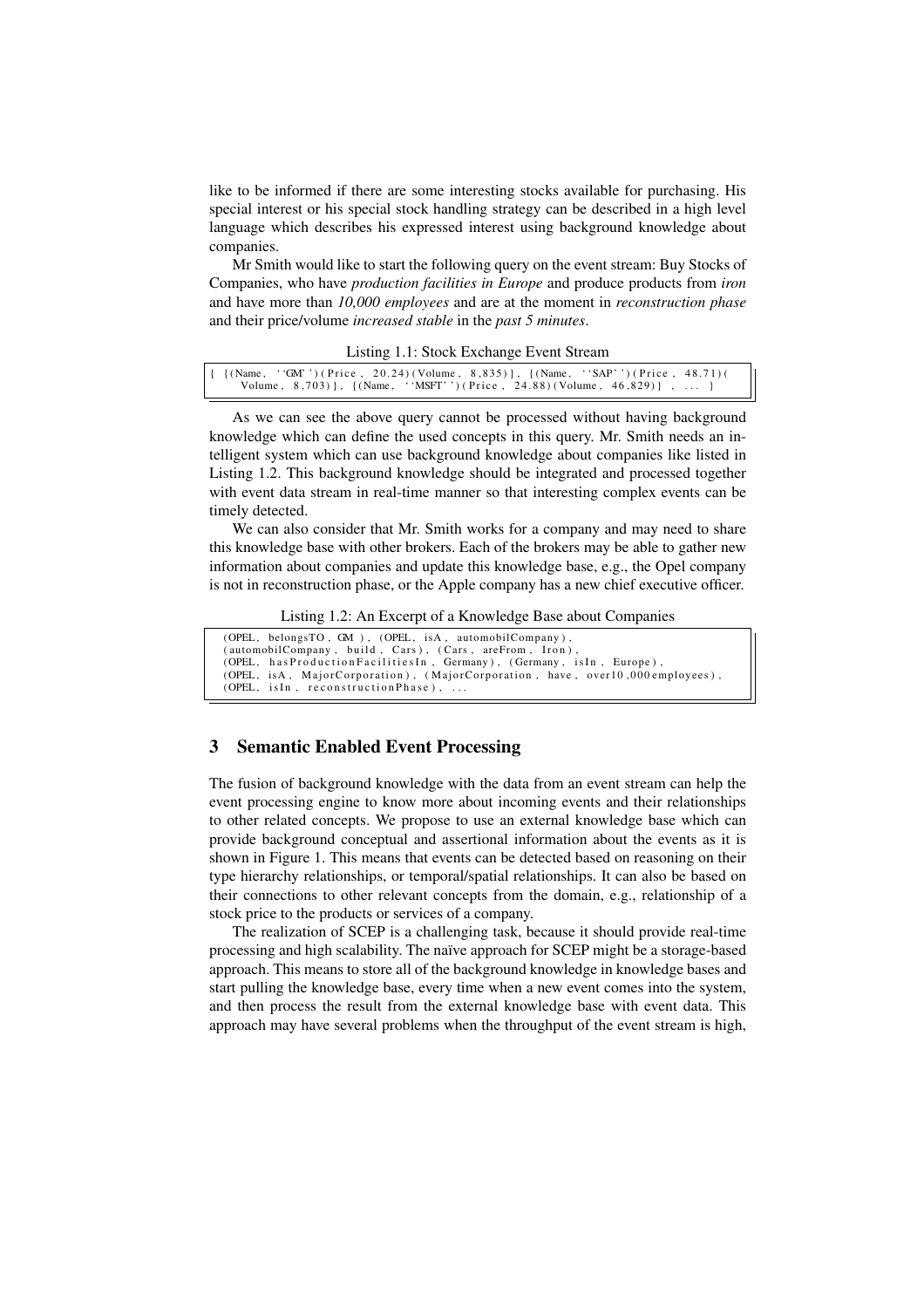

Fig. 1: High Level Architecture of Semantic-Enabled Complex Event Processing

the size of background knowledge is high, or even when expressive reasoning should be done on the knowledge base.

#### Event Query Pre-Processing:

We propose to do an Event Ouery Pre-Processing (EOPP) before the event processing is down on the event stream. In this approach, the original complex event query can be pre-processed by use of a knowledge base and rewritten into a single *new query*. This *new query* is a query which can be syntactically processed only with the knowledge from the event stream and without an external knowledge base.

In this paper, we are addressing a simple pre-processing of event queries and illustrates the potential of such a pre-processing approach for SCEP. In our method the user query is pre-processed and rewritten into a single new query which has the same semantic meaning as the original one. The advantage of this method is that the user can define event queries in a high level abstraction view and does not need to care about some details, e.g., the user can specify queries like *"companies who produce products from iron"* and does not need to know all of the products of companies which might not be simple for humans to remember. One other advantage is that the SCEP system is able to provide real-time event processing as events arrive into the system because the external reasoning on knowledge base is done in advance. On the other side, one disadvantage of this approach is that the query needs to be updated each time when the knowledge base is changed (or when a part of the KB is changed). We assume that in most of the use cases the rate of background knowledge updates is not very high as the rate of the main event stream.

## 4 System Architecture and Demonstration

In this section we describe the architecture of our system and describe how our demonstrator works. The architecture of our implementation is shown in Figure 2, it shows different components of our system, event procudcer, APIs and user interfaces, main event processing engine and a knowledge component base which can be used to store background knowledge and doing reasoning on background knowledge base.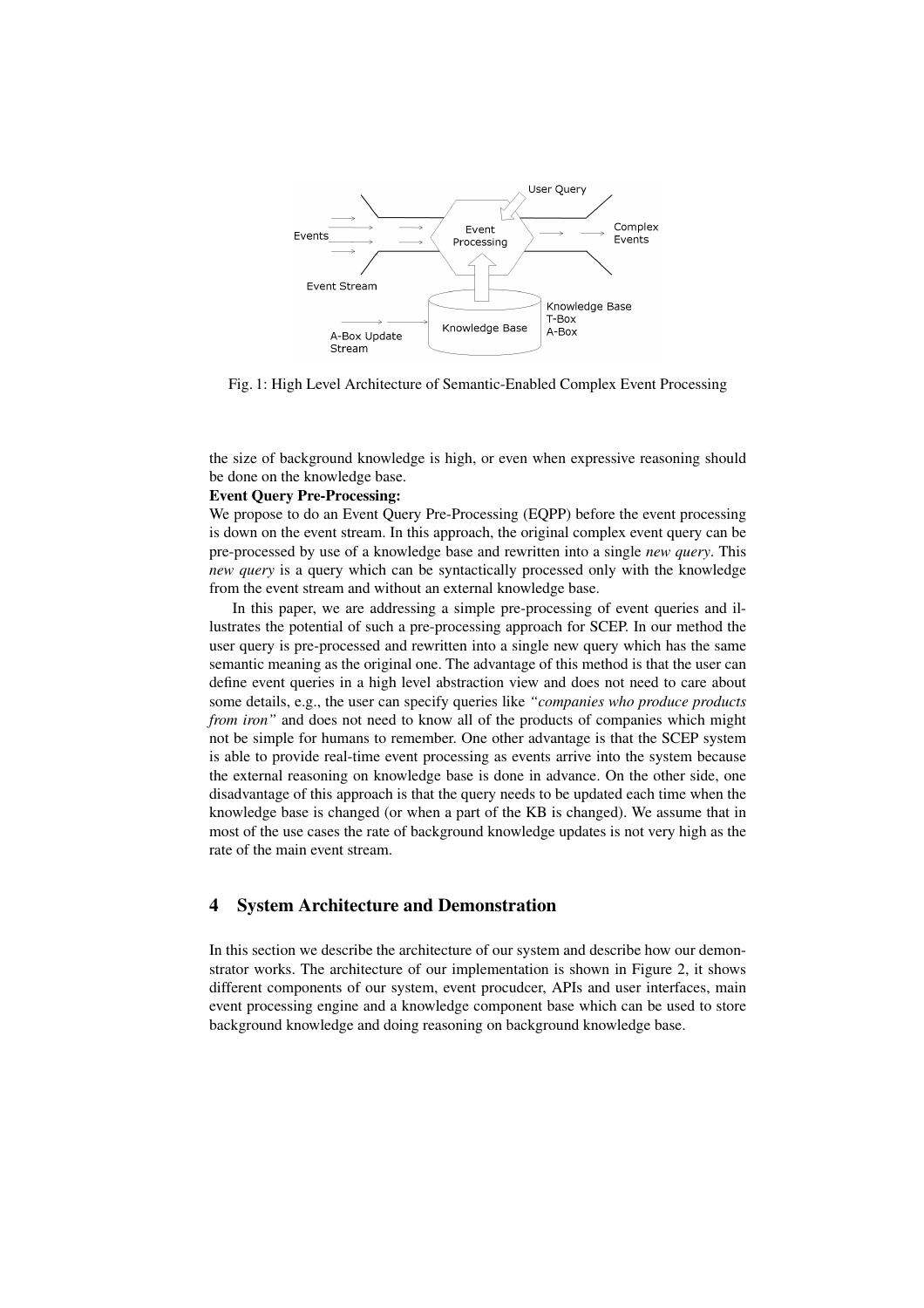

Fig. 2: Architecture of our SCEP Implementation

As main event processing engine, we use  $Prova<sup>5</sup>$  as a rule-based execution which can be used as event processing engine and as reaction rule language formalization. Prova uses reactive messaging<sup>6</sup>, reaction groups and guards<sup>7</sup> for complex event processing. Multiple messages can be received using revMult(XID, Protocol, Destination, Performative, Payload) ; XID, a conversation id of the message; Protocol, message passing protocol; Destination, an endpoint; Performative, message type; Payload, the content of message. Prova implements a new inference extension called literal guards. During the unification only if a guard condition evaluates to true, the target rule will proceed with further evaluation.

We implemented a Prova *sparql\_select* built-in<sup>8</sup> to run SPARQL queries from Prova which can start a SPARQL query from inside Prova on an RDF file or a SPARQL endpoint. This Prova buit-in can use results which come from the SPARQL query and use them inside Prova.

During the processing of a SPARQL query inside Prova rules, the rule engine sends the embedded SPARQL query to the triple store and gets the results back. Afterwards it waits for incoming events to process. It processes the sequence of events using the provided results from the knowledge base. The SPARQL\_select has the following syntax: sparql\_select(QueryString, [SetOfOutputVariables], [SetOfInputVariables], ServiceEndpoint). The set of output variables are the results which come from the SPARQL query, the set of input variables provide the possibility to replace variables

<sup>5</sup> Prova, ISO Prolog syntax with extensions http://prova.ws , July 2011

<sup>6</sup> Prova Reactive Messaging http://www.prova.ws/confluence/display/RM/ Reactive+messaging , July 2011

<sup>7</sup> Event Processing Using Reaction Groups http://www.prova.ws/confluence/ display/EP/Event+processing+using+reaction+groups, July 2011

<sup>&</sup>lt;sup>8</sup> Source codes for Semantic Web extensions in Prova 3 can be found in https://github. com/prova/prova/tree/prova3-sw , October 2011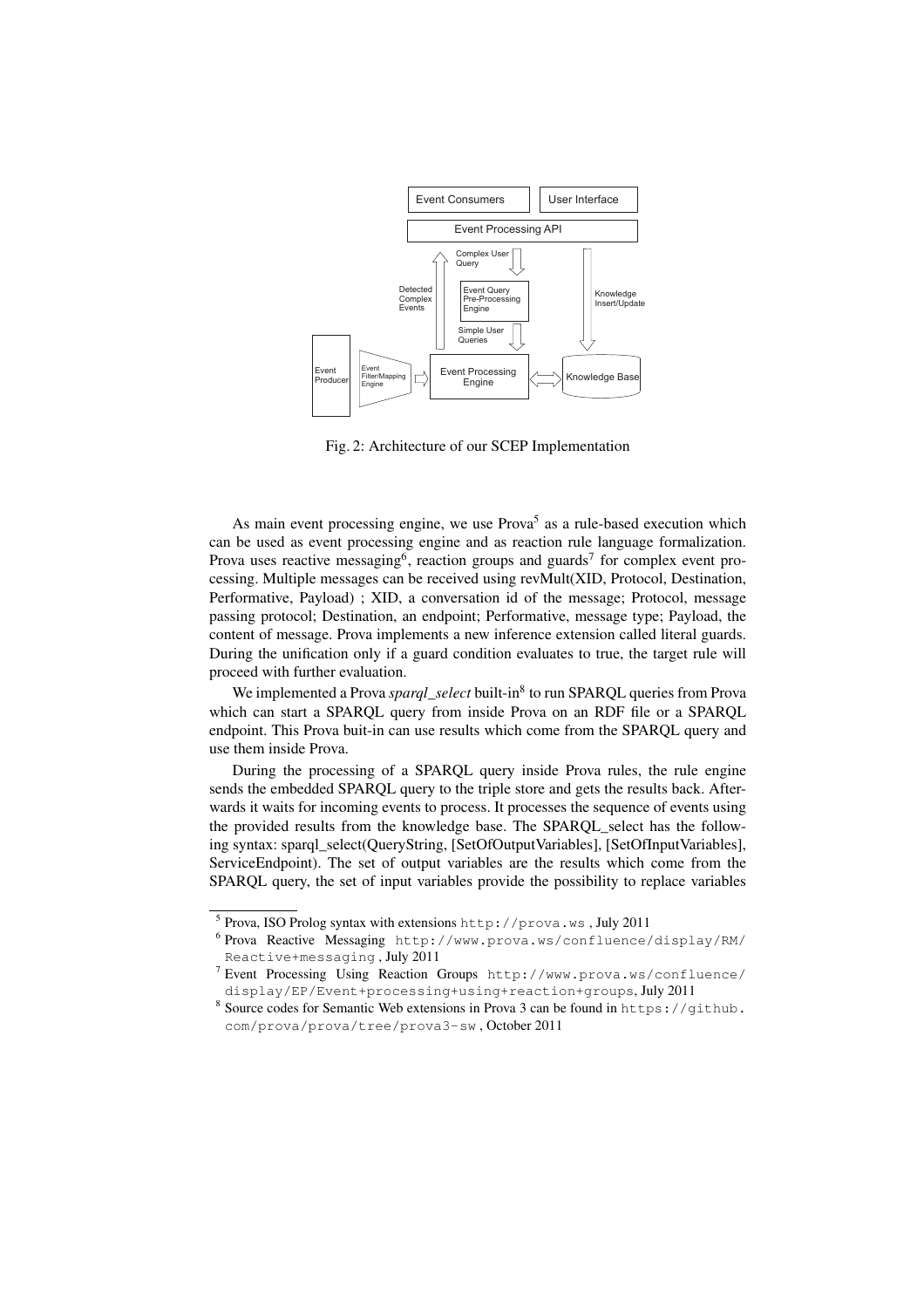

Fig. 3: A Simple Company Ontology

in SPARQL string which are starting with \$ with variables in Prova, and the service endpoint is the SPARQL endpoint.

We created a light-weight ontology for companies as shown in Figure 3. We analyzed the available data from DBpedia, about 500 Companies from the S&P 500 Index9, we managed to extract about 302 different properties referring to companies. We included only the most important properties in our ontology. Our system is able to query DBpedia and other linked data endpoints directly. The stocks of company can be detected based on a set of properties for the concept "Company" and available knowledge on the background knowledge base. The knowledge base might be updated by the users but with a very lower frequency than the stock market events.

Listing 1.3: Prova Example for Semantic Event Detection.

```
eval (server ()).
server () :-
sparqlrule (CompanySymbol, CompanyEmployees),
rcvMult(XID, Protocol, Sender, event,<br>{time->Time, symbol->Symbol, name->Name, lastprice->Lastprice, volume->Volume,
high>High , low>Low } )
[ Symbol = CompanySymbol , CompanyEmployees > 5000] ,
sendMsg (XID, Protocol, Sender, testrule, {name->Name}).
s p a r q l r ul e ( CompanySymbol , CompanyEmployees ) : - Query = ' PREFIX DBPPROP: <http://dbpedia.or
   Query = ' PREFIX DBPPROP: <http ://dbpedia.org/property/><br>PREFIX DBPEDIA: <http ://dbpedia.org/resource/>
                PREFIX CSW: \langle h(t) \rangle // corporate -semantic -web.de/scep/>
      SELECT ? symbol ? employees WHERE {
                 ? company DBPPROP: industry DBPEDIA: Computer_software .
                 ?company CSW: traded_as ?symbol .<br>?company DBPPROP: numEmployees ?employees . }',
s p a r ql _ s el e ct ( Query , [ symbol (CompanySymbol ) , employees ( CompanyEmployees ) ] , [ ] , '
      http://localhost: 8890/spargl').
```
<sup>9</sup> http://www.standardandpoors.com/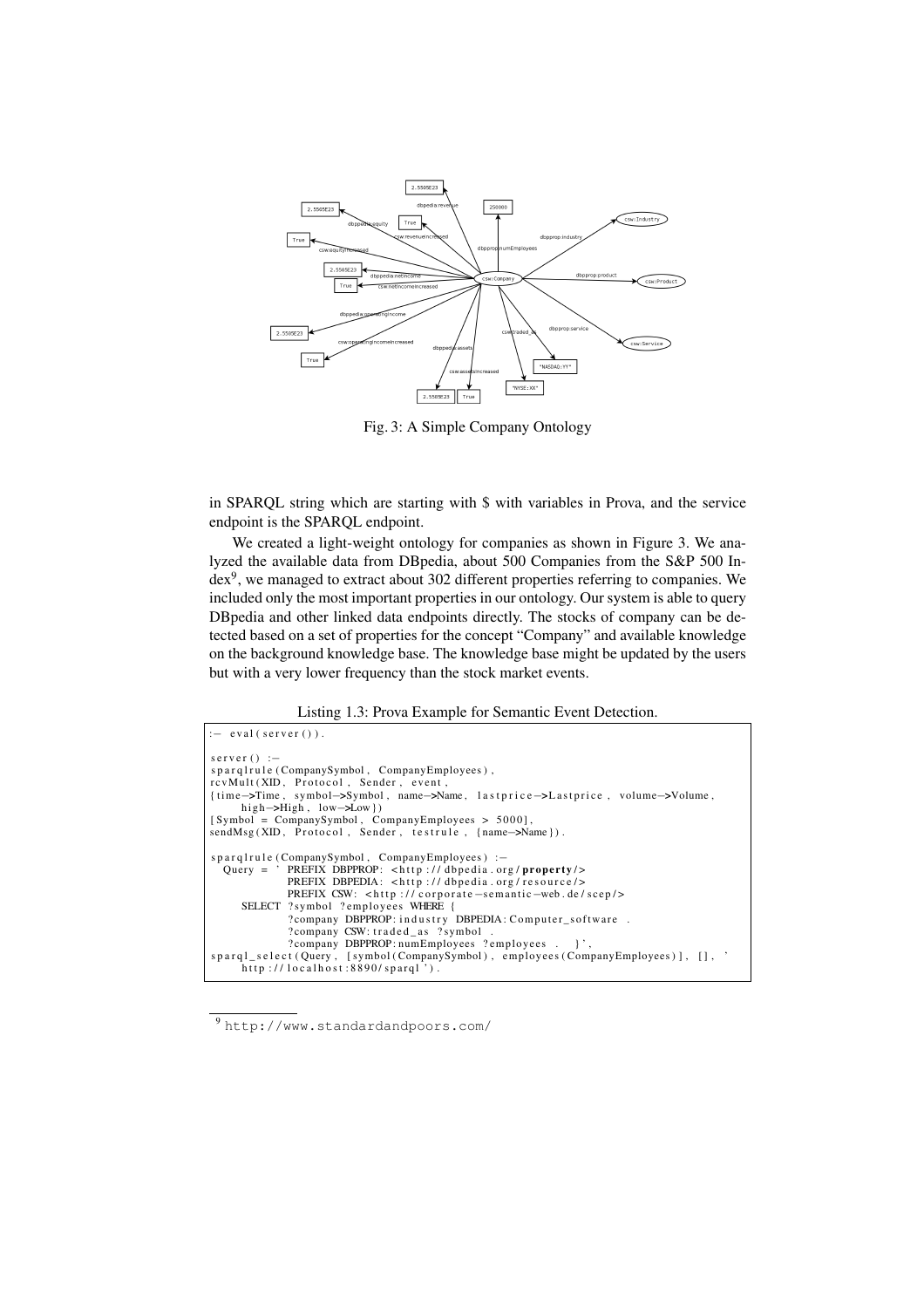The Listing 1.3 provides an excerpt of the Prova code example which illustrate our implementation. In this query, a broker is interested in software companies which have more than 5000 employees.

The complete pre-processing step should be updated on the knowledge base, whenever there is a change in the knowledge base, e.g., if new products are added to the product lists of a company. In many use cases like ours, the frequency of such updates can be considered to not be very high. Here, one useful approach is to implement the updates also in an event-based manner, if any relevant changes are done on the knowledge base a notification informs the event processing engine to update the event query.

Prova follows a workflow paradigm in event processing. It is possible to use Prova for the realization of Plan-based complex event detection as proposed in [1]. However, in our experiments we assume that all of the event streams come to a central processing point. Our system shows clearly that the EQPP can achieve a better performance than the naïve storage-based (or pulling) approach. It also demonstrates that the EQPP approach is an applicable approach for the above described use case. It shows also that the scalability of SCEP systems has five different dimensions; 1. Discharge rate of events,2. Number of rules in main memory, 3. Number of triples in the knowledge base (amount of knowledge), 4. Rate of knowledge updates,5. Expressive level of reasoning on background knowledge. Our demonstration system can be found on the Web at http://slup.imp.fu-berlin.de/scepdemo/ .

|                                                                                                             |                                               |                      |                | KnowCEP: Knowledge-Based Complex Event Processing : Event Producers -                                                                          |  |  |  |  |
|-------------------------------------------------------------------------------------------------------------|-----------------------------------------------|----------------------|----------------|------------------------------------------------------------------------------------------------------------------------------------------------|--|--|--|--|
| KnowCEP: Knowledge-B x                                                                                      | <b>NEW</b>                                    |                      |                |                                                                                                                                                |  |  |  |  |
| 2 企 © slup.imp.fu-berlin.de/scepdemo/eventproducer.htm<br>KnowCEP: Knowledge-Based Complex Event Processing |                                               |                      |                |                                                                                                                                                |  |  |  |  |
|                                                                                                             |                                               |                      |                |                                                                                                                                                |  |  |  |  |
| <b>CEP</b> Engine                                                                                           | <b>Event Producers</b>                        | <b>Event Queries</b> | Knowledge Base | <b>Complex Events</b>                                                                                                                          |  |  |  |  |
|                                                                                                             |                                               |                      |                |                                                                                                                                                |  |  |  |  |
| <b>Event Producers</b>                                                                                      |                                               |                      |                |                                                                                                                                                |  |  |  |  |
|                                                                                                             |                                               | $\odot$              |                | Spargl event producer (extracts events from a spargl endpoint)                                                                                 |  |  |  |  |
| <b>Event Producer Select</b>                                                                                |                                               | 0                    |                | RandomEventProducer (randomly generates events)                                                                                                |  |  |  |  |
|                                                                                                             |                                               | G<br>ø               |                | JDBCEventProducer (reads events from a database relation)<br>YahooLiveStream (creates events from repeatedly querying Yahoo stock information) |  |  |  |  |
| Save                                                                                                        |                                               |                      |                |                                                                                                                                                |  |  |  |  |
| <b>JDBC</b> settings                                                                                        |                                               |                      |                |                                                                                                                                                |  |  |  |  |
|                                                                                                             |                                               |                      |                |                                                                                                                                                |  |  |  |  |
|                                                                                                             | JDBC location string* dbc postgresgl scepdemo |                      |                |                                                                                                                                                |  |  |  |  |
| Usemame*                                                                                                    | scepdemo                                      |                      |                |                                                                                                                                                |  |  |  |  |
| Password*                                                                                                   |                                               |                      |                |                                                                                                                                                |  |  |  |  |
| Select statement <sup>*</sup>                                                                               | SELECT * FROM stockdata;                      |                      |                |                                                                                                                                                |  |  |  |  |
| Save                                                                                                        |                                               |                      |                |                                                                                                                                                |  |  |  |  |

Fig. 4: Screenshot of KnowCEP: Knowledge-Based Complex Event Processing System

The user interface of our demonstration system consist of four parts, each of them have different functionalities; The first part is *CEP Engine Status*, a user can see the current status of the system, can start or stop the CEP engine. The second part is called *Event Query*, a user can give an event query in form of a Prova rule. The third part is *Knowledge Base* of the system, in this part a user can specify a SPARQL endpoint as an external knowledge base, can send SPARQL queries to end point and get the results back to the system, the user can also post and add RDF data to the external RDF store.